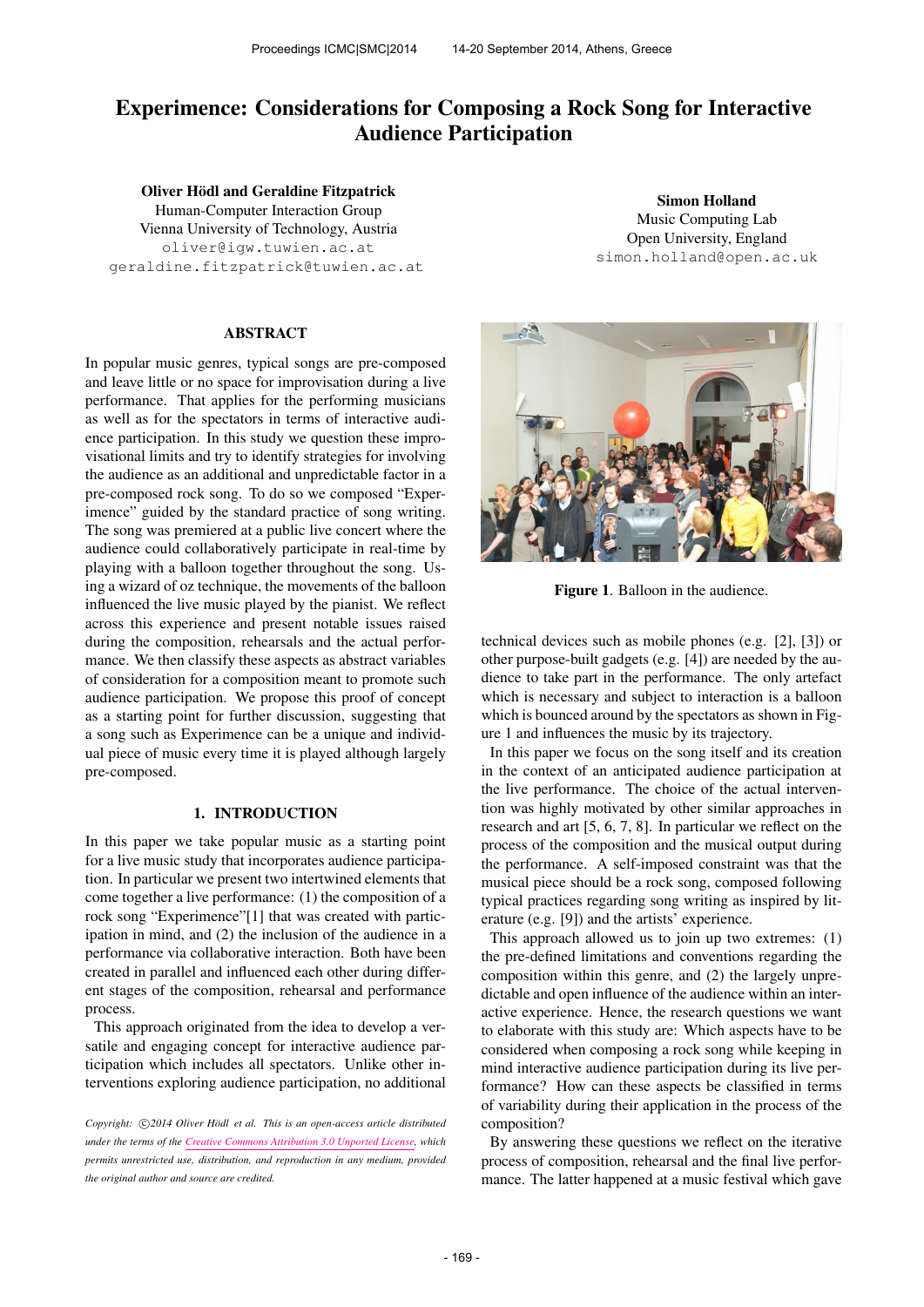us the chance to study it with a diverse and unprepared audience. The whole performance was video-recorded from four different angles. Additionally we took notes of decisions and practices during the composition and rehearsals. All this data helped us to analyse the whole process retrospectively.

The results indicate that even a structured and largely pre-composed song leaves a certain amount of space for unforeseeable musical events as can happen with an independent crowd and interactive participation. Furthermore, we extract variables of influence from our reflection on the whole process. These variables, along with the actual song Experimence and the intervention itself, constitute our main contribution.

We will proceed with an analysis of related work within the field of audience participation and of song writing before describing the composition, rehearsal and live performance experiences in detail. Finally the discussion of the collected data will be completed with the conclusion we draw from this study.

## 2. RELATED WORK

Audience participation during the live performance of popular music is a common method to engage the crowd and actively include spectators in the show. More than 200 years ago, Mozart was one of the first who tried to make his music, which can be considered as popular in those times, interactive for the audience. He let people participate by rolling dice and thereby rearrange bars of the composition in his piece "Das musikalische Würfelspiel" [10, 11].

Nowadays artists on stage widely use the practice to motivate and guide the audience to sing certain parts of a song or even let single persons in front rows sing a couple of tunes through the singer's microphone to involve their fans. Making spectators literally an active part of the show by getting them on stage to perform a song spontaneously together have been done by several artists already [12].

Not directly related to music but nevertheless an approach to become an active part of a live concert, many audiences throughout time have used their lighters to illuminate concert halls together. This behaviour has been adapted for a recent commercial product called Xylobands [13]. With these radio controlled and colour changing wristbands each spectator, even in huge audiences, can be visually included in a show.

This leads to interactive audience participation for live music supported by technology, which is also the basis of this study. In 1992, the band D'Cückoo invented the MIDIBall, a "gigantic beach ball that creates music as the audience bats it around" by using MIDI and wireless radio technology [5]. Later in 2002, this idea was adapted by Maynes-Aminzade et al. to study techniques for interactive crowd activities [7]. Both works inspired us to revisit this approach for our own purposes.

Information about the crowd in a music related context has been collected in various ways. For example, Freeman wrote a special composition for chamber orchestra and audience called "Glimmer" where the audience used light sticks to collaboratively create instructions for the musicians [4]. Researchers in nightclubs used biofeedback of the audience for an automated DJ [14] and carried out studies on DJ-audience interaction [15].

Mobile phones have been subject to audience participation in live music since they become popular and everyone carries them around. An early work within this domain was Levin's "Dialtones" in 2001 where he used the audience to collaboratively create a concert by using their mobile phones for dialing and ringing [16]. Later mobile technologies where applied increasingly in various different ways as they allow the use of biofeedback [17] or embodied gestures [2, 3, 18, 19].

Song writing and the analysis of popular music and in particular rock music has been subject to a lot of studies. According to Lamb the definition of popular music is "purposefully flexible" as the music it defines is "constantly changing" [20]. He continues that one definition might be "music that evolved out of the rock 'n' roll revolution of the mid-1950's". However, a clear definition is not subject of this paper and would go beyond its scope.

Nevertheless we took different studies dealing with popular music as a starting point and guideline for our own composition. A general analysis of this huge and diverse genre of music was presented by Tagg, including a model to characterise different forms of music [9] (p.42).

Focusing on rock music, Baugh elaborates its aesthetics but leaves out the question "what makes a good rock song?" for good reasons by raising a set of different questions e.g. addressing the compositional form [21]. Following this path we took Burns' "Typology of 'Hooks' in Popular Records" [22] and Covach's "Form in Rock Music" [23] as inspirational guidelines.

By the combination of suggestions made in literature, with the diverse experience and creativity of involved musicians (to be introduced in section 4.1), we worked hard to compose a good rock song. This was important since the song was to be used for a live performance with interactive audience participation. The ultimate aim was to study the issues that arise when merging the unpredictable behaviour of a big crowd with a largely pre-composed rock song.

We now proceed with a description of the composition and the accompanying considerations during this creative process.

#### 3. COMPOSITION

The composition of the song, which was given the title "Experimence", was purpose-written for this particular study mainly by the first author of this paper. Many different considerations regarding arrangement, form, harmony and lyrics, just to mention some important ones, shaped the final version as it was played during the live performance. These are described in the following and we return to them in the Discussion to reflect on them after the presentation of the results from the live performance. This analysis is based on self-reflection and notes that were taken during the composition and rehearsals.

In general the music and lyrics of Experimence were not intended to be just created as a song for the study but rep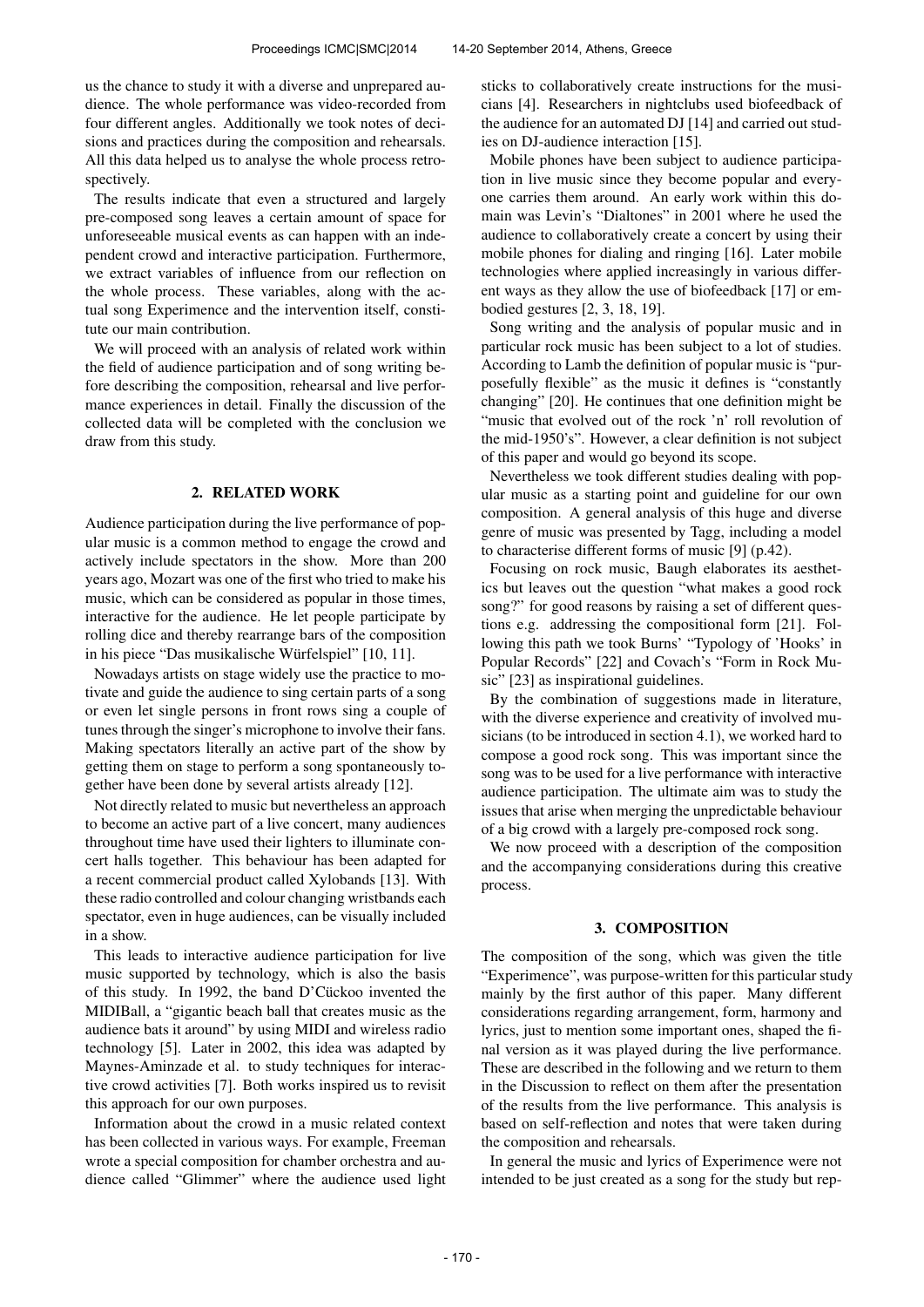resent the main idea and purpose of it. A core idea for the interactive component of the study was that a balloon is to be collaboratively played with by the audience. This approach, to distribute balloons in the venue, has already been used by several artists such as Muse [6] or Coldplay [8] to successfully entertain the audience during their shows. The typical wave-like trajectory of a balloon being bounced around was taken up as guiding theme for the music. This particular characteristic of a balloon, to rise up fast when being pushed and to fall down slowly, is reflected figuratively at certain different levels within the whole song as described in each of the following sections.

To get an idea of the song and to support the understanding of the theory behind it, a live recording of the performance at the music festival "Wiener Musik-Experimente" (Viennese Music-Experiments) is available online, providing a video including the live music as well as different camera angles of the audience and performers [1]. We recommend to watch the video and listen to the song before proceeding.

#### 3.1 Arrangement

Originally the piece was arranged for vocals, piano, guitar and drums. This instrumentation or parts thereof are widely used throughout popular music.

We chose the piano as lead instrument and central element for the audience participation. The main reason for this decision was to provide a clear distinction between the typical piano sound without influence in contrast to significant audible changes when including the crowd of spectators.

While working on initial harmony studies for the verse and according to the main intention of reflecting the balloon's trajectory figuratively in the music, Experimence turned out to become a slower ballad-like song with a 4/4 rhythm at a tempo of 90 beats per minute. However, the chorus did not feel right with a slow tempo (the balloon falling) and so it became the "balloon rises up fast"-part of the song, creating a speedy sung melody along with a tight rhythm in the piano accompaniment.

Apart from the piano, which carries the whole song, the other instruments appear and disappear throughout its progression. The climaxes and full arrangements always happen with a chorus, while the verses and interludes are the calming parts though still with continuous escalations. This leads directly to the actual form of the song which is described as following.

## 3.2 Form

From an analytical point of view and according to Covach, Experimence has a Verse-Chorus Form [23] though significantly extended. Usually this means the verse is mainly preparing and leading to the chorus, which is clearly the intentional and musical focus in this song form.

However, finding the final form which is presented in Table 1, was a key issue and aspect that changed most throughout the composition and the rehearsals.

In the first version of the song, the four Interludes were not considered at all and an instrumental solo part was

| $00:00-00:12$ | Intro                      | 4 mm. (4a)                 |
|---------------|----------------------------|----------------------------|
| $00:13-00:57$ | Verse                      | 16 mm. $(4a+4a+4b+4c)$     |
| $00:58-01:22$ | Interlude 16 <sup>th</sup> | $8 \text{ mm}$ . (4b+4b)   |
| $01:23-01:39$ | Chorus                     | 6 mm. (6e)                 |
| $01:40-02:21$ | Verse                      | 16 mm.                     |
| $02:22-02:37$ | Chorus                     | 6 mm.                      |
| $02:38-02:59$ | Interlude 16 <sup>th</sup> | 8 mm. (4a+4d)              |
| $03:00-03:15$ | Chorus                     | 6 mm.                      |
| $03:16-03:37$ | Interlude Solo             | $8 \text{ mm}$ . (4b+4b)   |
| 03:38-03:53   | Chorus                     | 6 mm.                      |
| $03:54-04:16$ | Interlude Outro            | $8 \text{ mm}$ . (4b+4b+I) |

Table 1. Final form of Experimence showing all parts and their duration in time, measures and a reference to the harmonies in Table 2.

planned instead of the third Chorus. At this point it is important to mention that the audience was intended to be included throughout the whole song influencing the sound of the piano. Hence, the first version represented a typical Verse-Chorus Form [23].

In the first rehearsal of the song with the band, described in detail in section 4.2, we included a simulation of the anticipated participation of the audience. However, after a reflection by the band, two important decisions were made for aesthetic reasons mainly. First, it is not expedient to include the audience throughout the whole song, and second, as a consequence, it was decided to extend the first form by adding the Interludes specially tailored for the inclusion of the spectators.

The final version of Experimence for the live performance was still different from the actual performance [1]. In particular the Interlude "Solo" and the following last and fourth occurrence of the Chorus as shown in Table 1 were added by the musicians spontaneously during the live performance which is described in section 5.

#### 3.3 Harmony

Creating the harmonic structures of Experimence was driven more by creativity than rationality. Nevertheless there were decisions made for specific reasons.

The harmonies reflect the idea of the balloon's trajectory in two ways. First, in the Introduction, Verses and Interludes, the piano uses stepwise chord progressions. An example is starting from C downwards to Dm following the major scale of C and up again to G as shown in Table 2, lines 4a. Slightly different variations of this progression are used throughout the song in all parts except the Chorus.

The second occurrence of the harmonic trajectory-imitation appears in the melody of the Interlude, which is played instrumentally by the piano. This series of  $16<sup>th</sup>$  is shown in Figure 2 as score and MIDI notes in a piano roll view which visualises best the wave-like progression.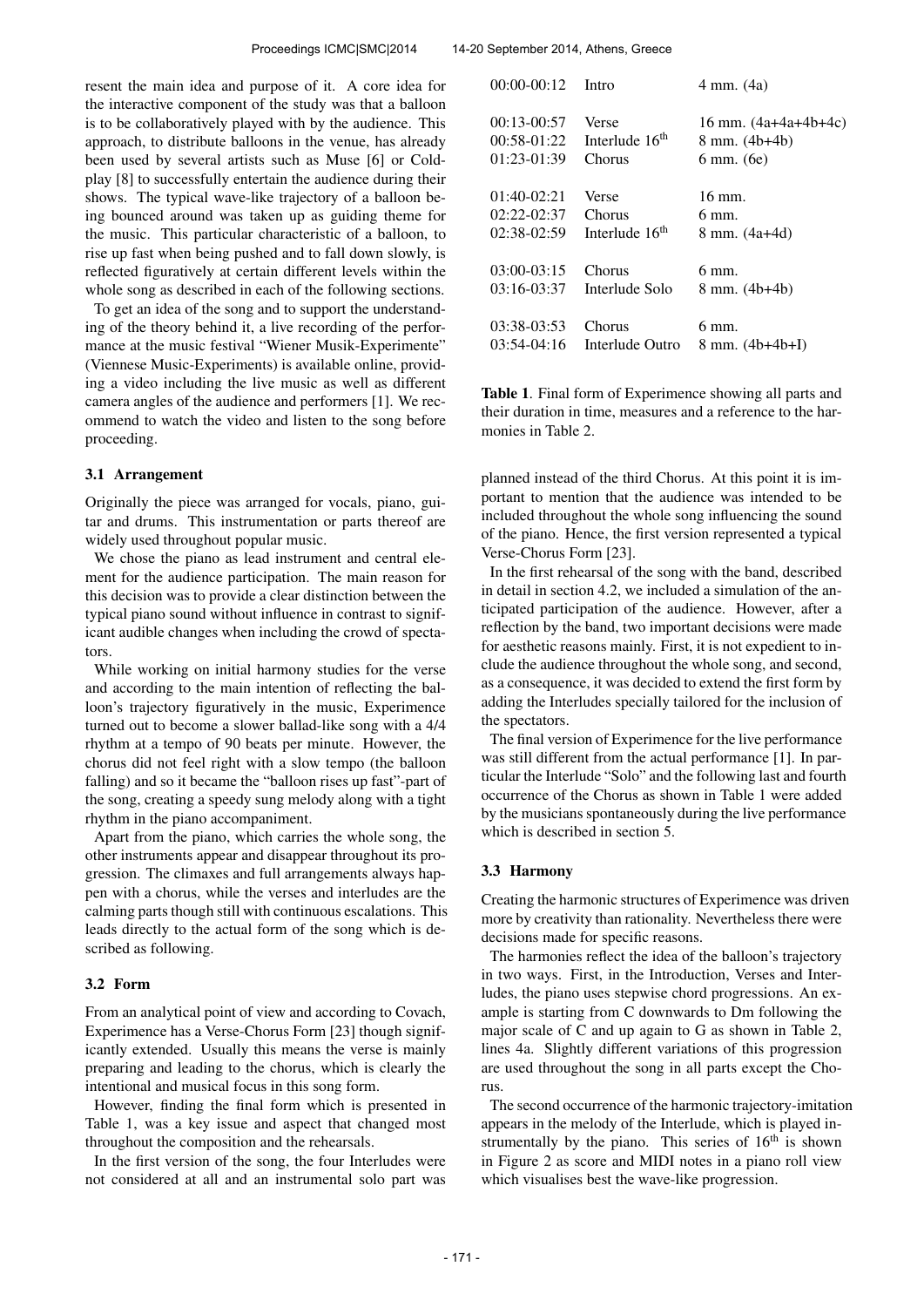

Figure 2. The melody of the second Interlude as notes and MIDI piano roll showing the wave-like progression.

|         |  | Introduction, Verse and Interlude:                                                |  |  |  |  |  |  |  |  |  |  |
|---------|--|-----------------------------------------------------------------------------------|--|--|--|--|--|--|--|--|--|--|
|         |  | $4a: C G/H$   Am Am/G   F Em   Dm G<br>4a: I V/VII   vi vi/V   IV iii   ii V      |  |  |  |  |  |  |  |  |  |  |
|         |  | 4b: C G/H   Am Am/G   F   (Gsus) G<br>4b: I V/VII   vi vi/V   IV   (Vsus) V       |  |  |  |  |  |  |  |  |  |  |
|         |  | 4c: C G/H   Am Fm/G#   Fmaj7   Gsus G<br>4c: I V/VII   vi iv/V#   IVmaj7   Vsus V |  |  |  |  |  |  |  |  |  |  |
|         |  | $4d: C G/H$   Am Em   F C   G<br>4d: I V/VII   vi iii   IV I   V                  |  |  |  |  |  |  |  |  |  |  |
| Chorus: |  |                                                                                   |  |  |  |  |  |  |  |  |  |  |
|         |  | 6e: F G   Am   F G   E Am G   F   G<br>6e: IV V   vi   IV V   III vi V   IV   V   |  |  |  |  |  |  |  |  |  |  |

Table 2. Harmonies used in each part of Experimence as referenced in Table 1. Each single part is presented in two lines with corresponding notations: in actual chords and in scale-step.

After the analysis of the music-related elements of Experimence we proceed with the description and interpretation of the textual meaning.

# 3.4 Title and Lyrics

In an early stage it became clear that the lyrics should be somehow related to the purpose of the song rather than addressing something random. At this time the piece was given the title "Experimence". This artificial word combines the unique "Experience" everyone will have during the "Experiment" of its live performance.

The content of Experimence can be described as what both science and art have in common and try to explore: the quest for something new and to find the unexpected. In the song, the Verse, as written below, represents the wise and learned voice of a scholar or an experienced person. The Chorus though is either the sudden confession of this person's self-criticism or the preceding self-awareness before the conclusion. At the end of each Chorus the redefinition of one's own state of mind is presented as possible solution.

In either way, the content refers to the purpose of the song itself, which is an art-based and experimental approach to explore something unexpected.

*Verse:*

The original intention was to write two different verses. But we were unable to finish the second verse in time and to our full satisfaction due to the already scheduled festival. As such, there is just one verse in the current version of the song, and the two verses in the live performance are identical. This finalisation of verses will be subject to improvements for future studies.

## 4. REHEARSALS

Two rehearsals with the band led to significant changes regarding the form of the song and the final realisation of the interactive audience participation. These modifications and the band's orchestration are described in the following as well as the simulation of the anticipated crowds' behaviour that was used for a realistic performance rehearsal.

## 4.1 The Band

The whole study was planned as a project to be conducted together with a band especially formed by the first author whose alias is "Oliver Linus", the name also given to the band.

To rely on diverse experience in rock music, a professional drummer aged 35 and a hobby guitarist aged 58 were hired for the live performances. Both had played a vast number of performances and gained compositional experience in writing and recording popular music. None of the musicians had previously played together. The choice was not a coincidence, since the guitarist grew up with rock music starting in the 1960s and the drummer as well as the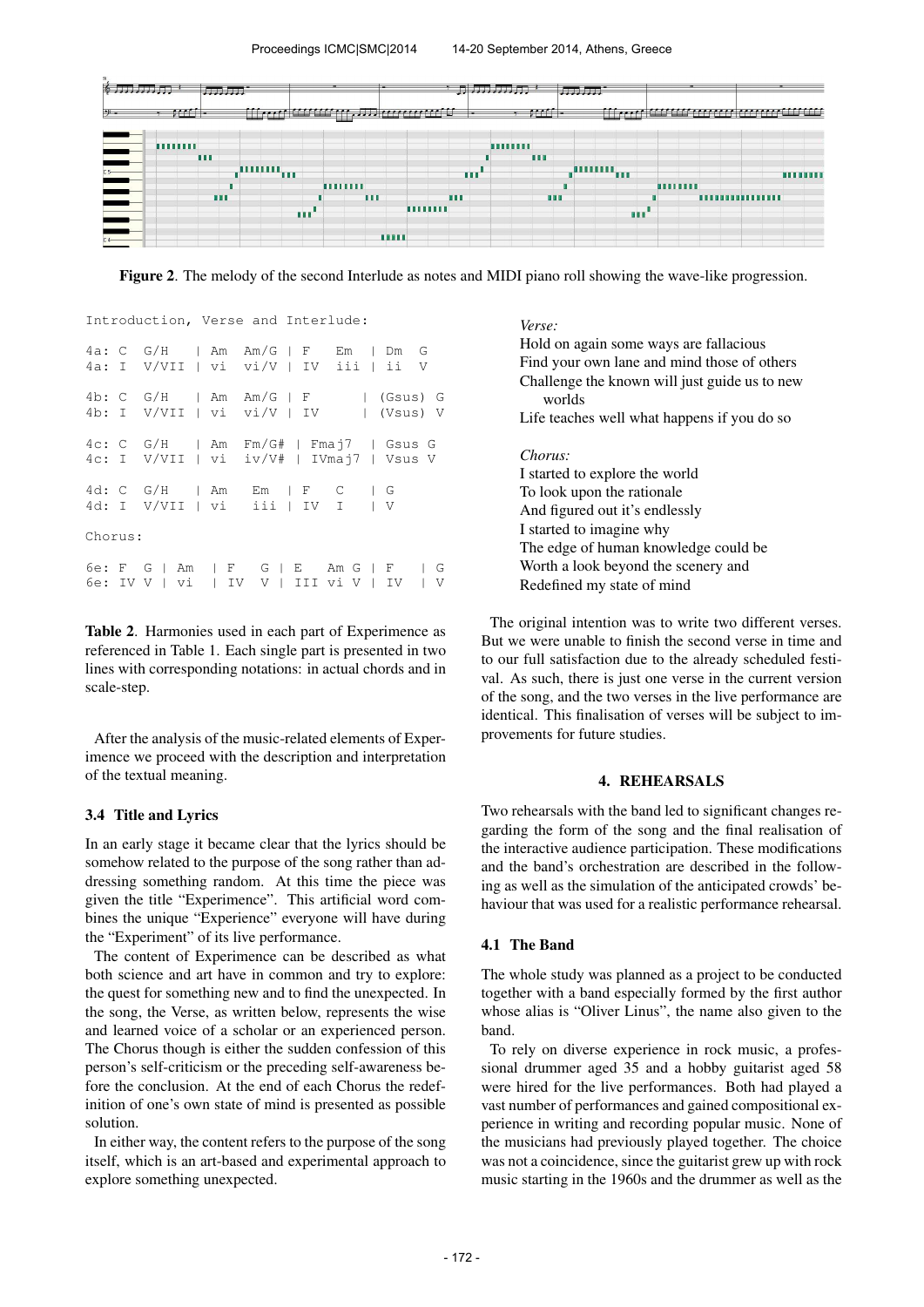

Figure 3. The band "Oliver Linus" performing Experimence live.



Figure 4. The simulation's visualisation of the balloon being moved around a room.

first author are familiar with more recent rock music. Figure 3 illustrates the musicians on stage performing Experimence. The singer and pianist is on the left, the guitarist is standing in the center and the drummer is on the right.

## 4.2 Simulation

Apart from an extensive rehearsal of the song Experimence for the purpose of a good live performance, an important issue was the simulation of the anticipated influence of the audience. This was especially important since this idea was new for the hired musicians.

To maximise a realistic practice of the song and support the imagination of how it could sound in an interactive performance, we developed a simple simulation of a balloon's trajectory in a room. A visualisation of this concept is shown in Figure 4. This real-time animation was also used during the rehearsals on a screen for all musicians to at least get a simplified idea of how the balloon might be flung around by the audience during the live performance.

The simulation itself is based on three values for the position of the balloon in the room  $(x, y, z)$  and one value for its the acceleration (v). These four values are created randomly to describe a changing trajectory. For the purpose of an almost realistic situation during the rehearsal this random approximation was sufficient.

#### 4.3 Audience Influence

The rehearsals proved to be decisive in terms of the final influence of the audience in the song. The original idea was that the audience's interaction with the balloon would collaboratively modulate the sound of the piano by using additional effect devices.

However, when probing this approach in the first rehearsal using the simulation, it turned out that this alteration was too intense for the whole song and became even distracting and annoying somehow for the musicians. To address this, the Interludes were inserted into the song's structure as central elements for audience participation. This has been described in detail in chapter 3.2 already.

In the second rehearsal the idea arose to not only let the audience control the sound but the actual tunes of the Interludes. It was found this could work by mapping the trajectory of the balloon to a particular scale according to the Interlude's harmonies. However, two musicians voted against the last minute implementation of this idea mainly due to time constraints and so as not to introduce too much complexity at once.

Technically, the sound modulation was realised by using the effect device  $KaossPad<sup>1</sup>$ . To remotely control the KaossPad with the balloon tracking, we used  $Max/MSP<sup>2</sup>$ . In terms of mapping the position of the balloon in the room to effect parameters, we controlled the touch pad of the KaossPad with the two-dimensional position (left, right, front, back) and the intensity of the applied effect with the height in the room.

Focusing on the sound effect, we used a chorus for the first two Interludes and a vocoder for the other two ones. The chorus, which modulates a tone as if it would float in the room, was less intense compared to the vocoder which alienates the piano melody to a larger extent. This makes the influence clearly traceable without changing the piano sound too much.

# 4.4 Balloon Tracking

A technical realisation of the balloon tracking was not the aim of this study, rather it was to serve as a proof of concept and to study the compositional issues. Hence, we developed a concept for a Wizard-of-Oz-Experiment [24]. By doing so everything was designed for a real object tracking system with mounted video cameras, except for the manual tracking of the balloon. This was done behind the scenes by another person involved in the study and the only one apart from the lead author/composer who was informed about this concept. In fact even the hired musicians were not aware of the manual tracking. The balloon itself had a diameter of approximately 60 cm when inflated and was made of stronger rubber than a usual balloon product.

Finally, this allowed us to create a realistic scenario for our study at the live concert and to use it as a proof of concept. At the same time we could minimize the technical effort such a system would implicate to be reliable and ap-

<sup>&</sup>lt;sup>1</sup> http://www.korg.com/us/products/dj/kaoss\_pad\_kp3\_plus [last access 4 th July 2014]

 $2$  http://cycling74.com/products/max [last access  $4<sup>th</sup>$  July 2014]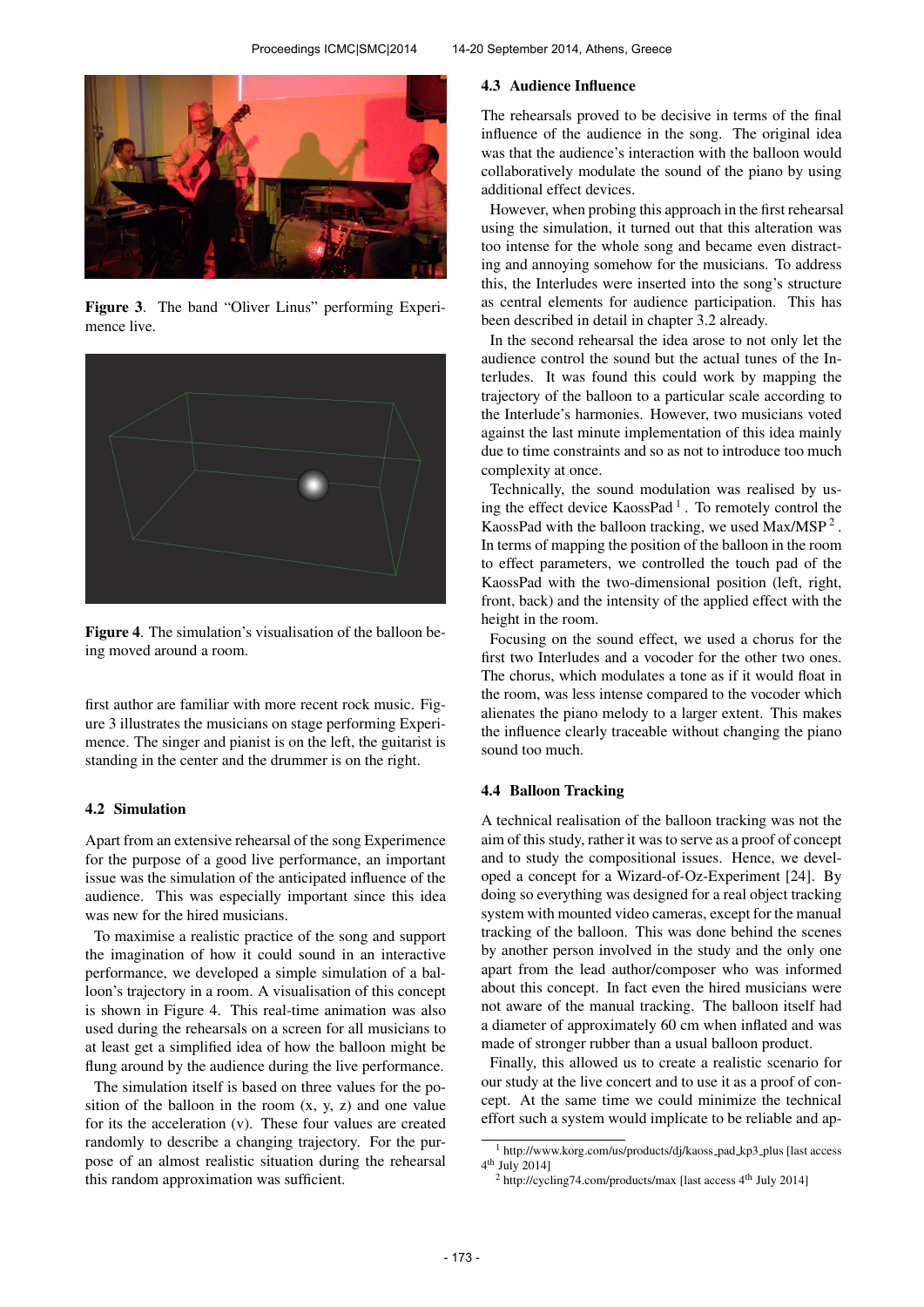

Figure 5. Four cameras synchronised in one screen for video-analysis.

plicable for a live concert without any loss of plausibility or credibility.

## 5. LIVE PERFORMANCE

In this section we describe the actual live concert when the purpose-composed song Experimence was first performed publicly and with the audience participation.

This central element of the whole study happened at the music festival "Wiener Musik-Experimente" (Viennese Music-Experiments) on  $6<sup>th</sup>$  February 2014 in Vienna, Austria. This was a good opportunity for us as the main idea behind this event was to interlink mainstream and experimental approaches in live music in various different ways.

#### 5.1 Video Data Collection

We used four cameras to video-record the performance from four different angles. Two cameras were mounted at the front and back to cover the whole room and to focus on the audience. The other two cameras were oriented towards the stage from opposite angles to record the musicians. For the final analysis we synchronised all videos and edited them to fit in one screen as shown as a still picture in Figure 5. The video is also available online [1].

#### 5.2 Performing "Experimence"

Just before the actual performance of Experimence, a short introduction was given to the audience to explain what they could do with the balloon. When the song started, the balloon was held back by a helper in front of the stage until the first interlude. From that moment on it was introduced into the crowd who then bounced it around over the heads of the audience throughout the whole room.

The balloon tracking was activated during each Interlude and its trajectory manually traced by the "wizard" behind the stage. An additional projection on a big screen showed the words "Balloon active", which was intended to support the awareness of the audience when the influence in the music was activated. The balloon was left in the audience throughout the whole song. However, an influence on the sound of the piano was only audible during the instrumental Interludes.

During the live performance, one spontaneous change happened in relation to the song's form. This improvised and mood-driven extension by the pianist can be seen in the live video at 03:28 when the drummer stops playing, puts down the sticks and watches the audience playing the balloon. A few seconds later both the guitarist and the drummer reacted immediately on this prolongation and continued playing. Hence, the final and actual performed version of Experimence had a duration of 4 minutes and 16 seconds, and was nearly 40 seconds longer than anticipated.

We now proceed with a reflection of our experiences and a discussion of the study from a composer and performer point of view.

## 6. DISCUSSION

The subject of this study was the composition of a rock song for a live concert and its performance with the inclusion of the audience for an interactive participation. After the analysis of the purpose written song Experimence and a description of the rehearsals as well as the actual live performance at a music festival, we now reflect on the whole process and the outcome.

The first research question asked, what considerations had to be made while composing a rock song following certain standards according to song writing conventions, and at the same time keeping in mind the partly unpredictable behaviour of the participating audience.

First of all, the actual intervention for audience participation, in our case the movement of the balloon, played an important role throughout the whole creative process. Hence, the given technical and data-related possibilities and constraints can be seen as a basis on which different decisions are made. In our particular case for example, it was the trajectory of the balloon that was used to get real-time data. The three values representing the three dimensions were clearly defined in terms of their range and occurrence. However, the trajectory itself was more or less unpredictable, especially when thinking of different extreme scenarios such as bouncing the balloon very high or keeping it low.

Comparing the initial and the final song structure of Experimence, the form and single parts changed several times throughout the whole process. During the composition these alterations were mostly made deliberately. At the live performance however a spontaneous repetition at the end of the song happened in a mood-driven way. The actual consideration in the end was to leave certain gaps and unfinished parts in the composition which could later be closed and completed by the audience. Finally four instrumental Interludes were created with the intention of letting the sound be collaboratively modulated by the crowd.

After all what the audience did was rather real-time sound modulation of given tones than actual improvisation. However, it is the spontaneity and unpredictability of such an influence that is referred to as improvisation in this particular context. Furthermore, the reflection on the whole process we went through during the composition, the rehearsals and the performance indicates an important tradeoff: to provide enough freedom for unpredictable behaviour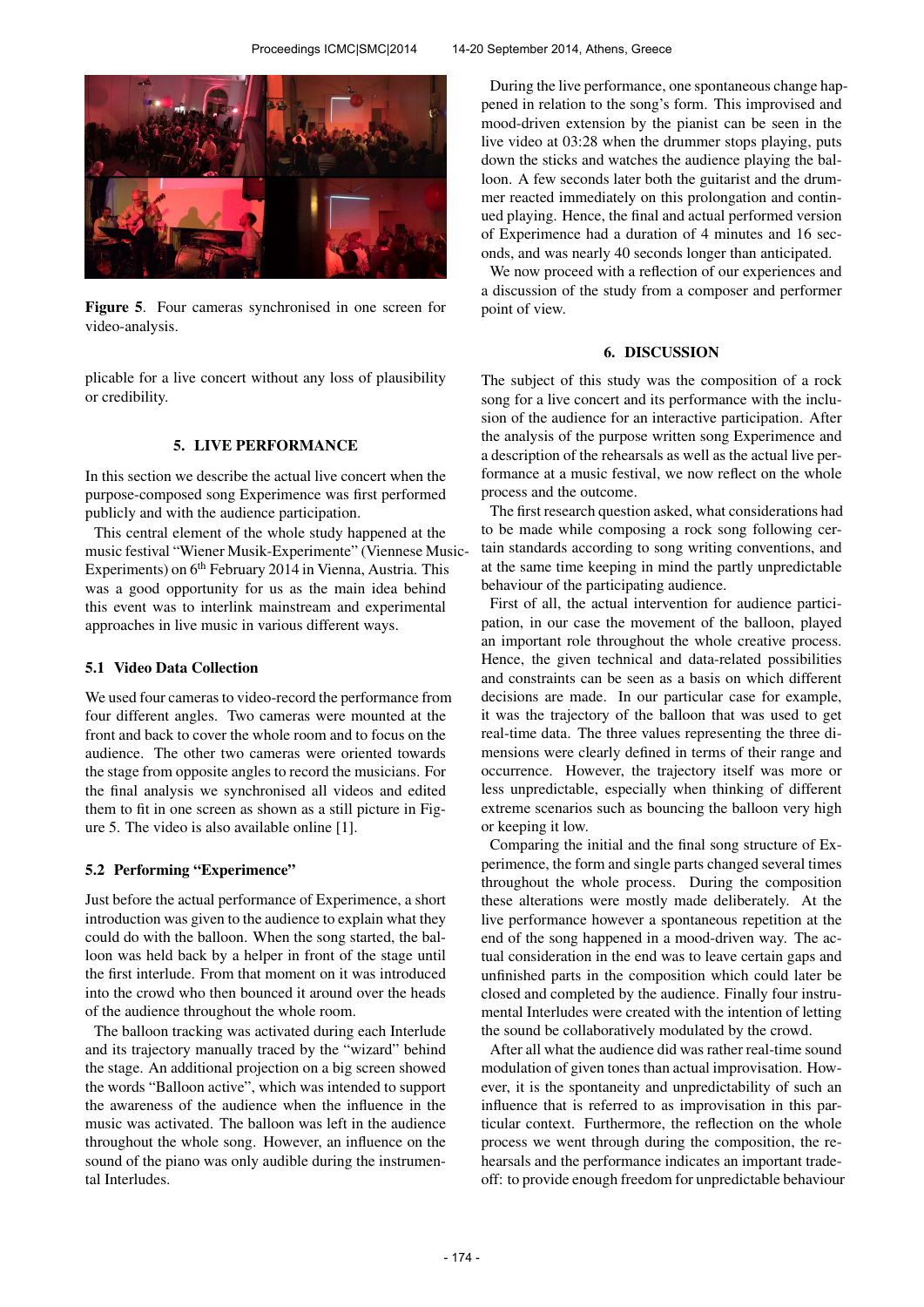as well as distinct feedback for the involved audience and keeping the amount of improvisation at an appropriate level considering the characteristics of a rock song. As evidenced by the spontaneous insertion of another Interlude and Chorus, the clear modular Verse-Chorus-Interlude structure helped the band to react immediately on this modification and correctly communicate it among all musicians.

Another important consideration addresses the actual influence. With Experimence, the final decision of which particular influence the audience will have during the performance was the sound of the piano. However, during the rehearsals the ideas varied from applying the modulation during the whole song to letting the audience play the actual notes of the Interlude's melody. From a song writing perspective applying effects addresses the sound and arrangement while changing notes result in a modified melody. Both approaches are considerable interventions in the song but diverse in terms of their actual influence.

Finally, there is the actual instrument, that is influenced by the audience, which is the piano in the case of Experimence and it was chosen at a very early and conceptual stage of the composition. The decisive reasons in our case were, that the piano is the lead instrument in the song, and that its sound is very distinctive and familiar in general which makes it easier to recognise when it is modulated by effects.

#### 6.1 Drawing out Variables of Consideration

After this analytic summary of the most notable aspects we observed during the composition, rehearsals and the live performance of the song Experimence, we revisit our second research question. This asks for a more general classification of considerations that influence and shape the composition of a rock song for interactive audience participation. An attempt to generalise our experience leads to the following abstract *variables of consideration*:

The subject of influence is either an instrument or something which creates the music to some extent. It is the crucial point and defines further possibilities regarding to the actual influence. Hence, the following questions are important for this choice: (1) What is it? (2) Who plays it? and (3) How is it played?

The degree of influence describes what intervention happens to the music in particular and to what extent this is intended. This choice is dependent on the chosen subject of influence and the questions: (1) What is possible? and (2) What is wanted?

The degree of improvisation is the amount of participation that is granted to the influencing audience. This addresses the occurrence in terms of the time and quantity regarding to the whole song. The questions in this case are: (1) When, (2) where and (3) how long does the influence happen?

The degree of uncertainty is mostly dependent on the intervention itself and the ways an audience is actually influencing the performance from an interaction point of view. It describes the anticipated behaviour of the crowd, the circumstances and the scope of action it has from a technical viewpoint which leads to the questions: (1) How does it work? (2) Which data is available? and (3) How predictable is the influence?

To summarise, we have presented four variables of consideration when composing a song following popular music characteristics and at the same time keeping in mind interactive audience participation. As these results are based on the observation and reflection of our own particular case study, we do not claim these to be complete in this regard but rather see them as a starting point for further discussion.

Finally, it is important to mention, that these variables of consideration affect each other and differ in their peculiarity as they are all dependent on the actual intervention for including the audience in the performance.

# 7. CONCLUSION

In this paper, we presented the song Experimence which was composed for a particular live performance including the audience for interactive participation. From an interaction point of view this was achieved by letting the crowd control a balloon collaboratively to shape the sound of the piano at certain parts of the song.

The underlying research questions address aspects that have to be considered when composing a song under the limiting circumstances of popular music and interactive audience participation. Additionally, a more abstract classification of these characteristics, that influence the creative process of song writing, were subject of this elaboration.

By observation, reflection and discussion of the whole process of composing, rehearsing and performing the song Experimence, we identified and present a set of four abstract variables of consideration which are (1) subject of influence, (2) degree of influence, (3) degree of improvisation, and (4) degree of uncertainty. These variables describe the questions that drive certain decisions during the composition of a rock song for an interactive inclusion of the audience.

In addition to the song Experimence itself and the identified variables of consideration, another contribution is the intervention used for including the audience in the live performance as proof of concept. This opens various directions for future research as pointed out in the following last chapter.

## 8. OUTLOOK

A particular musical progression of the song Experimence was already considered during the rehearsals. This possible influence of the audience, described in chapter 4.3, by controlling actual notes of a melody collaboratively would lead to different aesthetic results presumably compared to the approach of this study to let them modulate the sound.

Furthermore, even other elements but music such as visuals may be subject to audience participation. This would most certainly lead to different possibilities and degrees of influence.

Also the interventions itself could be extended by using more than one balloon for example. These can appear in